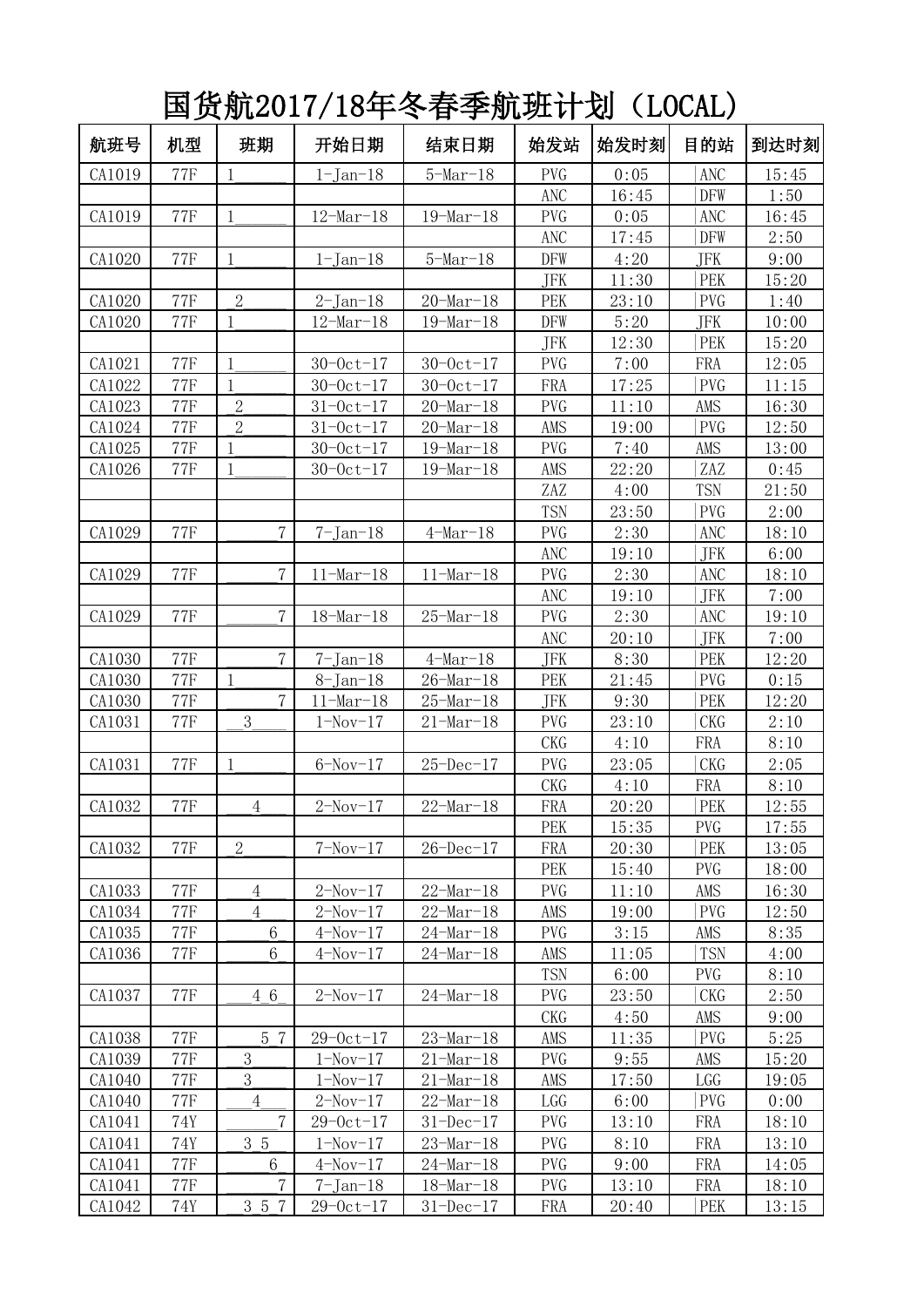|                  |                          |                              |                            |                                          | PEK                      | 15:40          | <b>PVG</b>               | 18:00          |
|------------------|--------------------------|------------------------------|----------------------------|------------------------------------------|--------------------------|----------------|--------------------------|----------------|
| CA1042           | <b>77F</b>               | 6                            | $4-Nov-17$                 | $6$ -Jan-18                              | FRA                      | 20:40          | PEK                      | 13:15          |
|                  |                          |                              |                            |                                          | PEK                      | 15:40          | <b>PVG</b>               | 18:00          |
| CA1042           | 74Y                      | 3 5                          | $3-Jan-18$                 | $23$ -Mar-18                             | FRA                      | 20:40          | PEK                      | 13:15          |
|                  |                          |                              |                            |                                          | PEK                      | 15:40          | <b>PVG</b>               | 18:00          |
| CA1042           | <b>77F</b>               | 67                           | $7 - Jan - 18$             | $24 - \text{Mar} - 18$                   | FRA                      | 20:40          | PEK                      | 13:15          |
|                  |                          |                              |                            |                                          | PEK                      | 15:40          | <b>PVG</b>               | 18:00          |
| CA1047           | 74Y                      | $\overline{7}$               | $29 - 0ct - 17$            | $29 - 0ct - 17$                          | <b>PVG</b>               | 5:20           | FRA                      | 10:30          |
| CA1047           | 74Y                      | $6\phantom{1}6$              | $4-Nov-17$                 | $6$ -Jan-18                              | <b>PVG</b>               | 5:20           | FRA                      | 10:30          |
| CA1047           | 74Y                      | 67                           | $7 - Jan - 18$             | $25$ -Mar-18                             | <b>PVG</b>               | 5:20           | FRA                      | 10:30          |
| CA1048           | 74Y                      | $\overline{7}$               | $29 - 0ct - 17$            | $29 - 0ct - 17$                          | FRA                      | 13:55          | <b>PVG</b>               | 7:40           |
| CA1048           | 74Y                      | 6                            | $4-Nov-17$                 | $24$ -Mar-18                             | FRA                      | 13:45          | <b>PVG</b>               | 7:30           |
| CA1048           | 74Y                      | $\overline{7}$               | $7 - Jan - 18$             | $25 - \text{Mar} - 18$                   | FRA                      | 13:55          | <b>PVG</b>               | 7:40           |
| CA1049           | $77\mathrm{F}$           | 3 5                          | $3 - Jan-18$               | $9$ -Mar-18                              | <b>PVG</b>               | 0:05           | <b>ANC</b>               | 15:45          |
|                  |                          |                              |                            |                                          | ANC                      | 16:45          | <b>DFW</b>               | 1:50           |
| CA1049           | <b>77F</b>               | 3 5                          | $14$ -Mar-18               | $23$ -Mar-18                             | <b>PVG</b>               | 0:05           | <b>ANC</b>               | 16:45          |
|                  |                          |                              |                            |                                          | <b>ANC</b>               | 17:45          | <b>DFW</b>               | 2:50           |
| CA1050           | <b>77F</b>               | 3 5                          | $3-Jan-18$                 | $9$ -Mar-18                              | DFW                      | 4:20           | JFK                      | 9:00           |
|                  |                          |                              |                            |                                          | <b>JFK</b>               | 11:30          | <b>PVG</b>               | 16:20          |
| CA1050           | <b>77F</b>               | 3 5                          | $14$ -Mar-18               | $23$ -Mar-18                             | <b>DFW</b>               | 5:20           | JFK                      | 10:00          |
|                  |                          |                              |                            |                                          | <b>JFK</b>               | 12:30          | <b>PVG</b>               | 16:20          |
| CA1053           | <b>77F</b>               | 12 45                        | $30 - 0c t - 17$           | $3-Nov-17$                               | <b>PVG</b>               | 7:05           | <b>ANC</b>               | 23:40          |
|                  |                          |                              |                            |                                          | <b>ANC</b>               | 0:40           | <b>ORD</b>               | 9:35           |
| CA1053           | <b>77F</b>               | 12 45                        | $6-Nov-17$                 | $9-Mar-18$                               | <b>PVG</b>               | 7:05           | <b>ANC</b>               | 22:40          |
|                  |                          |                              |                            |                                          | <b>ANC</b>               | 23:40          | <b>ORD</b>               | 8:35           |
| CA1053           | <b>77F</b>               | 12 45                        | $12$ -Mar-18               | $23$ -Mar-18                             | <b>PVG</b>               | 7:05           | ANC                      | 23:40          |
|                  |                          |                              |                            |                                          | <b>ANC</b>               | 0:40           | <b>ORD</b>               | 9:35           |
| CA1012           | <b>77F</b><br><b>77F</b> | $\mathbf{1}$<br>$\mathbf{1}$ | $30 - 0c t - 17$           | $30 - 0ct - 17$                          | <b>ORD</b><br><b>ORD</b> | 12:05          | <b>PVG</b><br><b>PVG</b> | 16:05          |
| CA1012<br>CA1012 | <b>77F</b>               | $\mathbf{1}$                 | $6-Nov-17$<br>$12$ -Mar-18 | $5$ -Mar $-18$<br>$19 - \text{Mar} - 18$ | <b>ORD</b>               | 11:05<br>12:05 | <b>PVG</b>               | 16:05<br>16:05 |
| CA1054           | <b>77F</b>               | 2 45                         | $31 - 0ct - 17$            | $3-Nov-17$                               | <b>ORD</b>               | 12:05          | PEK                      | 15:20          |
| CA1054           | <b>77F</b>               | 3                            | $1-Nov-17$                 | $21 - \text{Mar} - 18$                   | PEK                      | 21:40          | <b>PVG</b>               | 0:10           |
| CA1054           | <b>77F</b>               | $\overline{5}$               | $3-Nov-17$                 | $23$ -Mar-18                             | PEK                      | 21:45          | <b>PVG</b>               | 0:15           |
| CA1054           | <b>77F</b>               | 6                            | $4-Nov-17$                 | $24$ -Mar-18                             | PEK                      | 22:05          | <b>PVG</b>               | 0:35           |
| CA1054           | <b>77F</b>               | 2 45                         | $7-Nov-17$                 | $9$ -Mar-18                              | <b>ORD</b>               | 11:05          | <b>PEK</b>               | 15:20          |
| CA1054           | <b>77F</b>               | 2 45                         | $13 - Mar - 18$            | $23$ -Mar-18                             | <b>ORD</b>               | 12:05          | PEK                      | 15:20          |
| CA1055           | <b>77F</b>               | 3<br>67                      | $29 - 0ct - 17$            | $4-Nov-17$                               | PVG                      | 7:05           | ANC                      | 23:40          |
|                  |                          |                              |                            |                                          | ANC                      | 0:40           | 0RD                      | 9:35           |
| CA1055           | <b>77F</b>               | $\overline{7}$               | $5-Nov-17$                 | $5-Nov-17$                               | PVG                      | 7:05           | <b>ANC</b>               | 23:40          |
|                  |                          |                              |                            |                                          | ANC                      | 0:40           | <b>ORD</b>               | 8:35           |
| CA1055           | <b>77F</b>               | 3<br>67                      | $8-Nov-17$                 | $10 - \text{Mar} - 18$                   | PVG                      | 7:05           | ANC                      | 22:40          |
|                  |                          |                              |                            |                                          | <b>ANC</b>               | 23:40          | <b>ORD</b>               | 8:35           |
| CA1055           | <b>77F</b>               | $\overline{7}$               | $11-Mar-18$                | $11-Mar-18$                              | <b>PVG</b>               | 7:05           | ANC                      | 22:40          |
|                  |                          |                              |                            |                                          | ANC                      | 23:40          | <b>ORD</b>               | 9:35           |
| CA1055           | $77\mathrm{F}$           | 3<br>67                      | $14$ -Mar-18               | $25 - \text{Mar} - 18$                   | PVG                      | 7:05           | <b>ANC</b>               | 23:40          |
|                  |                          |                              |                            |                                          | ANC                      | 0:40           | <b>ORD</b>               | 9:35           |
| CA1056           | <b>77F</b>               | 3<br>67                      | $29 - 0ct - 17$            | $4-Nov-17$                               | <b>ORD</b>               | 12:05          | PVG                      | 16:05          |
| CA1056           | <b>77F</b>               | 3<br>67                      | $5-Nov-17$                 | $10 - \text{Mar} - 18$                   | <b>ORD</b>               | 11:05          | <b>PVG</b>               | 16:05          |
| CA1056           | <b>77F</b>               | 3<br>67                      | $11-Mar-18$                | $24$ -Mar-18                             | <b>ORD</b>               | 12:05          | <b>PVG</b>               | 16:05          |
| CA1057           | <b>77F</b>               | $\overline{4}$               | $2-Nov-17$                 | $2-Nov-17$                               | PVG                      | 8:10           | LAX                      | 5:05           |
| CA1057           | <b>77F</b>               | $6\,$                        | $4-Nov-17$                 | $4-Nov-17$                               | <b>PVG</b>               | 19:00          | LAX                      | 15:55          |
| CA1057           | <b>77F</b>               | $\overline{4}$               | $9-Nov-17$                 | $8$ -Mar-18                              | <b>PVG</b>               | 8:10           | LAX                      | 4:05           |
| CA1057           | <b>77F</b>               | $6\phantom{.}6$              | $11 - Nov - 17$            | $10$ -Mar-18                             | <b>PVG</b>               | 19:00          | LAX                      | 14:55          |
| CA1057           | <b>77F</b>               | $\overline{4}$               | $15 - \text{Mar} - 18$     | $22 - \text{Mar} - 18$                   | <b>PVG</b>               | 8:10           | LAX                      | 5:05           |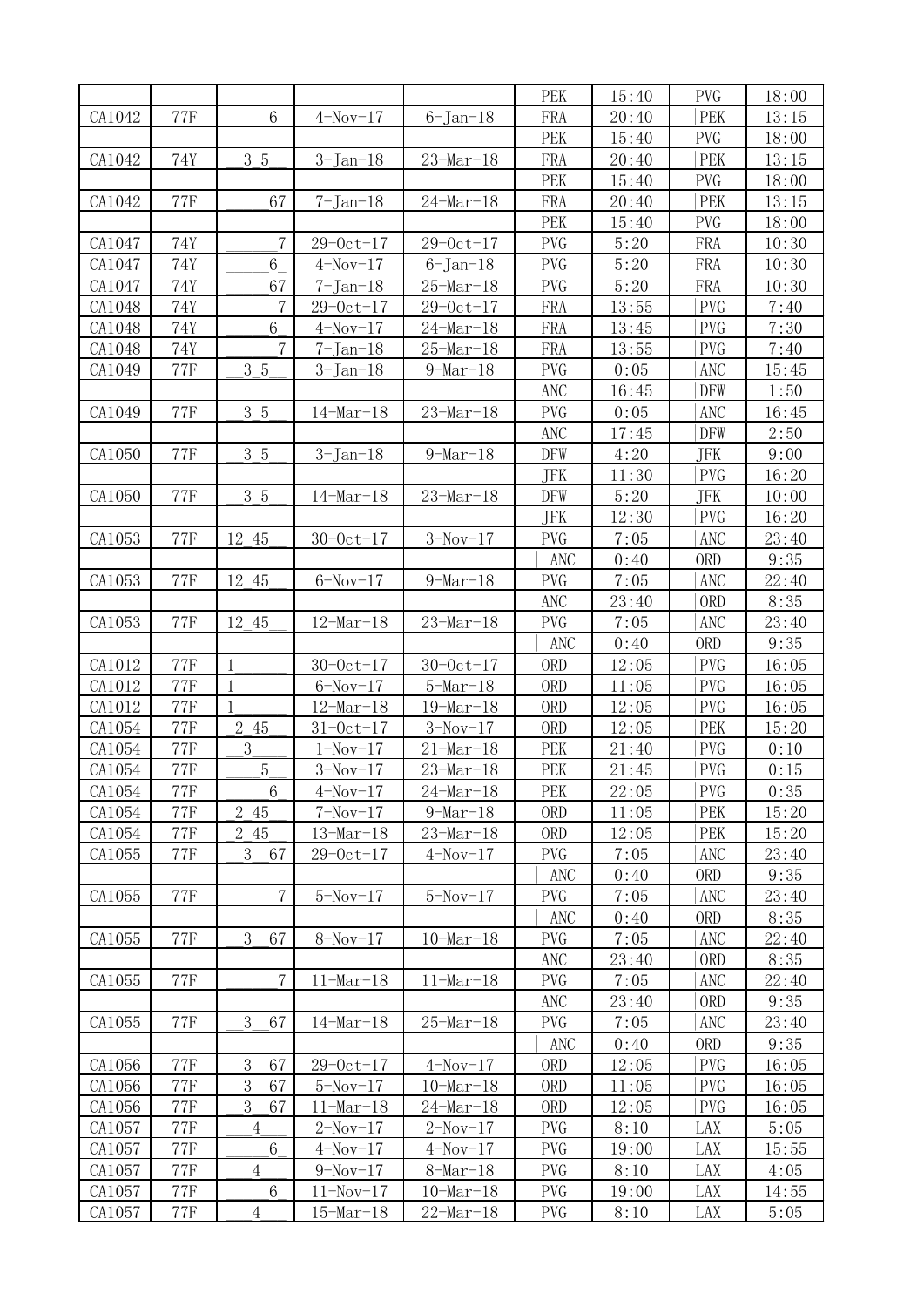| CA1057 | <b>77F</b>     | $6\phantom{.}6$ | $17 - \text{Mar} - 18$ | $24$ -Mar-18           | <b>PVG</b>     | 19:00 | LAX        | 15:55 |
|--------|----------------|-----------------|------------------------|------------------------|----------------|-------|------------|-------|
| CA1058 | <b>77F</b>     | $\overline{4}$  | $2-Nov-17$             | $2-Nov-17$             | LAX            | 7:35  | PEK        | 11:50 |
| CA1058 | <b>77F</b>     | $\overline{5}$  | $3-Nov-17$             | $23$ -Mar-18           | PEK            | 21:30 | <b>PVG</b> | 23:50 |
| CA1058 | <b>77F</b>     | $6\,$           | $4-Nov-17$             | $4-Nov-17$             | LAX            | 18:25 | PEK        | 22:40 |
|        |                |                 |                        |                        | PEK            | 1:05  | <b>PVG</b> | 3:35  |
| CA1058 | <b>77F</b>     | $\overline{4}$  | $9-Nov-17$             | $8-Mar-18$             | LAX            | 6:35  | PEK        | 11:50 |
| CA1058 | <b>77F</b>     | $6\phantom{1}6$ | $11 - Nov - 17$        | $10$ -Mar-18           | LAX            | 17:25 | PEK        | 22:40 |
|        |                |                 |                        |                        | PEK            | 1:05  | <b>PVG</b> | 3:35  |
| CA1058 | <b>77F</b>     | $\overline{4}$  | $15$ -Mar-18           | $22 - \text{Mar} - 18$ | LAX            | 7:35  | PEK        | 11:50 |
| CA1058 | <b>77F</b>     | $6\phantom{.}6$ | $17 - Mar - 18$        | $24 - \text{Mar} - 18$ | LAX            | 18:25 | PEK        | 22:40 |
|        |                |                 |                        |                        | PEK            | 1:05  | <b>PVG</b> | 3:35  |
| CA1059 | <b>77F</b>     | $\overline{7}$  | $29 - 0ct - 17$        | $29 - 0ct - 17$        | <b>PVG</b>     | 22:15 | LAX        | 19:10 |
| CA1059 | <b>77F</b>     | $\overline{2}$  | $31 - 0ct - 17$        | $31 - 0ct - 17$        | <b>PVG</b>     | 1:00  | LAX        | 21:55 |
|        |                | 3               |                        |                        | <b>PVG</b>     |       |            |       |
| CA1059 | <b>77F</b>     |                 | $1-Nov-17$             | $1-Nov-17$             | <b>PVG</b>     | 5:25  | LAX        | 2:20  |
| CA1059 | <b>77F</b>     | $\overline{5}$  | $3-Nov-17$             | $3-Nov-17$             |                | 19:25 | LAX        | 16:20 |
| CA1059 | <b>77F</b>     | 7<br>3          | $5-Nov-17$             | $4$ -Mar-18            | <b>PVG</b>     | 22:15 | LAX        | 18:10 |
| CA1059 | <b>77F</b>     |                 | $8-Nov-17$             | $7$ -Mar $-18$         | <b>PVG</b>     | 5:25  | LAX        | 1:20  |
| CA1059 | <b>77F</b>     | $\overline{5}$  | $10-Nov-17$            | $9$ -Mar-18            | <b>PVG</b>     | 19:25 | LAX        | 15:20 |
| CA1059 | <b>77F</b>     | $\overline{7}$  | $11 - \text{Mar} - 18$ | $18$ -Mar-18           | <b>PVG</b>     | 22:15 | LAX        | 19:10 |
| CA1059 | <b>77F</b>     | 3               | $14$ -Mar-18           | $21 - \text{Mar} - 18$ | <b>PVG</b>     | 5:25  | LAX        | 2:20  |
| CA1059 | <b>77F</b>     | $\overline{5}$  | $16 - \text{Mar} - 18$ | $23$ -Mar-18           | <b>PVG</b>     | 19:25 | LAX        | 16:20 |
| CA1060 | <b>77F</b>     | $\overline{7}$  | $29 - 0ct - 17$        | $29 - 0ct - 17$        | LAX            | 21:40 | <b>PVG</b> | 2:30  |
| CA1060 | <b>77F</b>     | $\overline{2}$  | $31 - 0ct - 17$        | $31 - 0ct - 17$        | LAX            | 0:25  | <b>PVG</b> | 5:15  |
| CA1060 | <b>77F</b>     | 3               | $1-Nov-17$             | $1-Nov-17$             | LAX            | 4:50  | <b>PVG</b> | 9:40  |
| CA1060 | <b>77F</b>     | $\overline{5}$  | $3-Nov-17$             | $3-Nov-17$             | LAX            | 18:50 | <b>PVG</b> | 23:40 |
| CA1060 | <b>77F</b>     | $\overline{7}$  | $5-Nov-17$             | $4$ -Mar-18            | LAX            | 20:40 | <b>PVG</b> | 2:30  |
| CA1060 | <b>77F</b>     | 3               | $8-Nov-17$             | $7$ -Mar $-18$         | LAX            | 3:50  | <b>PVG</b> | 9:40  |
| CA1060 | <b>77F</b>     | $\overline{5}$  | $10-Nov-17$            | $9$ -Mar-18            | LAX            | 17:50 | <b>PVG</b> | 23:40 |
| CA1060 | <b>77F</b>     | $\overline{7}$  | $11 - \text{Mar} - 18$ | $18$ -Mar-18           | LAX            | 21:40 | <b>PVG</b> | 2:30  |
| CA1060 | <b>77F</b>     | 3               | $14$ -Mar-18           | $21$ -Mar-18           | LAX            | 4:50  | <b>PVG</b> | 9:40  |
| CA1060 | <b>77F</b>     | $\overline{5}$  | $16 - \text{Mar} - 18$ | $23$ -Mar-18           | LAX            | 18:50 | <b>PVG</b> | 23:40 |
| CA1061 | <b>77F</b>     | $\overline{7}$  | $29 - 0c t - 17$       | $31 - Dec-17$          | $\mathsf{PVG}$ | 20:45 | KIX        | 0:05  |
| CA1061 | 74Y            | 3 5             | $1-Nov-17$             | $23$ -Mar-18           | <b>PVG</b>     | 20:45 | KIX        | 0:05  |
| CA1062 | <b>77F</b>     | $\mathbf{1}$    | $30 - 0ct - 17$        | $1 - Jan-18$           | KIX            | 2:05  | <b>PVG</b> | 3:40  |
| CA1062 | 74Y            | 4 6             | $2-Nov-17$             | $24$ -Mar-18           | KIX            | 2:05  | <b>PVG</b> | 3:40  |
| CA1063 | <b>77F</b>     | $\overline{2}$  | $31 - 0ct - 17$        | $20$ -Mar-18           | <b>PVG</b>     | 20:45 | KIX        | 0:05  |
| CA1063 | 74Y            | 4 6             | $2-Nov-17$             | $24$ -Mar-18           | <b>PVG</b>     | 20:45 | KIX        | 0:05  |
| CA1064 | <b>77F</b>     | 3               | $1 - Nov - 17$         | $21$ -Mar-18           | KIX            | 2:05  | <b>PVG</b> | 3:40  |
| CA1064 | 74Y            | 5 7             | $3-Nov-17$             | $25-Mar-18$            | KIX            | 2:05  | <b>PVG</b> | 3:40  |
| CA1069 | <b>77F</b>     | 1 3             | $30 - 0c t - 17$       | $1-Nov-17$             | PVG            | 0:10  | ANC        | 16:45 |
|        |                |                 |                        |                        | ANC            | 17:45 | DFW        | 2:50  |
| CA1069 | <b>77F</b>     | $\overline{5}$  | $3-Nov-17$             | $3-Nov-17$             | <b>PVG</b>     | 1:00  | ANC        | 17:40 |
|        |                |                 |                        |                        | ANC            | 18:40 | DFW        | 3:40  |
| CA1069 | <b>77F</b>     | 1 3             | $6-Nov-17$             | $27 - Dec - 17$        | <b>PVG</b>     | 0:10  | ANC        | 15:45 |
|        |                |                 |                        |                        | ANC            | 16:45 | DFW        | 1:50  |
| CA1069 | <b>77F</b>     | $\overline{5}$  | $10-Nov-17$            | $29 - Dec-17$          | <b>PVG</b>     | 1:00  | <b>ANC</b> | 16:40 |
|        |                |                 |                        |                        | ANC            | 17:40 | DFW        | 2:40  |
| CA1070 | <b>77F</b>     | 1 3             | $30 - 0c t - 17$       | $1-Nov-17$             | DFW            | 5:20  | JFK        | 10:00 |
|        |                |                 |                        |                        | <b>JFK</b>     | 12:30 | <b>TSN</b> | 15:40 |
| CA1070 | <b>77F</b>     | 2 4             | $31 - 0ct - 17$        | $28 - Dec - 17$        | <b>TSN</b>     | 22:05 | <b>PVG</b> | 0:15  |
| CA1070 | <b>77F</b>     | $\overline{5}$  | $3-Nov-17$             | $3-Nov-17$             | DFW            | 6:10  | JFK        | 10:50 |
|        |                |                 |                        |                        | JFK            | 13:20 | <b>TSN</b> | 16:30 |
| CA1070 | $77\mathrm{F}$ | $6\phantom{.}6$ | $4-Nov-17$             | $30 - Dec-17$          | <b>TSN</b>     | 23:05 | <b>PVG</b> | 1:15  |
| CA1070 | <b>77F</b>     | 1 3             | $6-Nov-17$             | $27 - Dec-17$          | DFW            | 4:20  | JFK        | 9:00  |